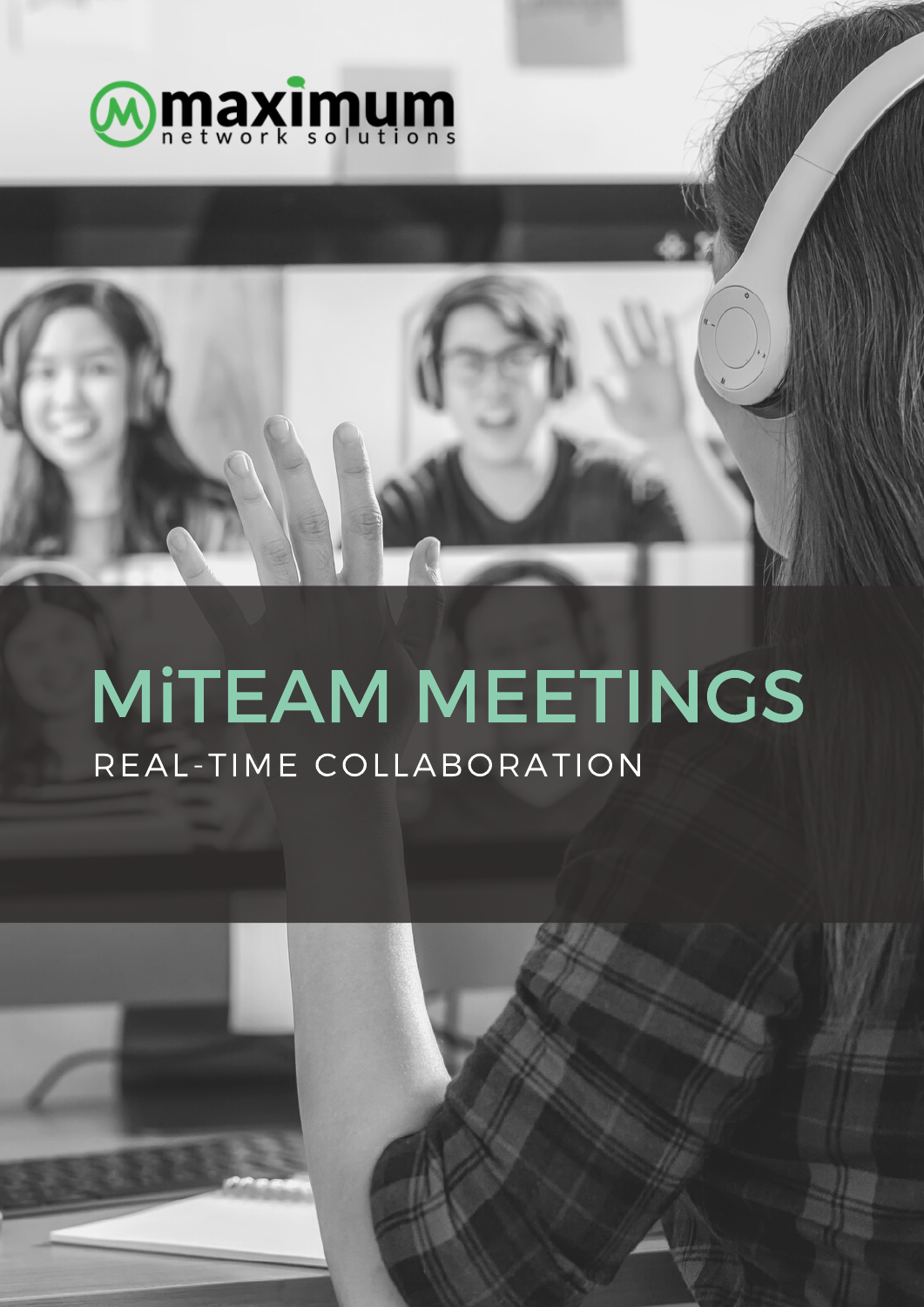# KEEP YOURTEAM UNITED. ANYWHERE & EVERYWHERE.

A multi-party video solution, Mitel MiTeams Meeting is designed to bridge the communication gap and make things easier for all your employees.

It offers a true collaboration experience incorporating chat, voice, and video capabilities enabling your employees to keep conversations flowing and ensures your team stay united wherever they are.

# REAL-TIME VOICE, CHAT & VIDEO COLLABORATION

Today's workforce is not always all based together, and may be finding it hard to communicate and stay productive.

Disconnected communication channels creates loss of information, delayed decision-making, misunderstandings and stressed out employees.

Often it's due to employees having one tool to chat, one tool to talk, and a separate one for real-time video collaboration.

With MiTeams you can relax knowing you can stay connected and united as a team.

## **KEEP CONVERSATIONS** FLOWING

- Start conversations from anywhere
- Real-time chat logs
- Screensharing
- File transfers
- Keep everyone united & engaged

## request a demo. discover more.

We've a full brochures detailing all our Self-Service Applications, and the features, functionalities of Logicall Assurance, and how it works.

To get a copy, or to see it in action, call us on 0333 566 0000 or email maxine@maxnet.co.uk.

Or chat to us on Live Chat via our website www.maxnet.co.uk